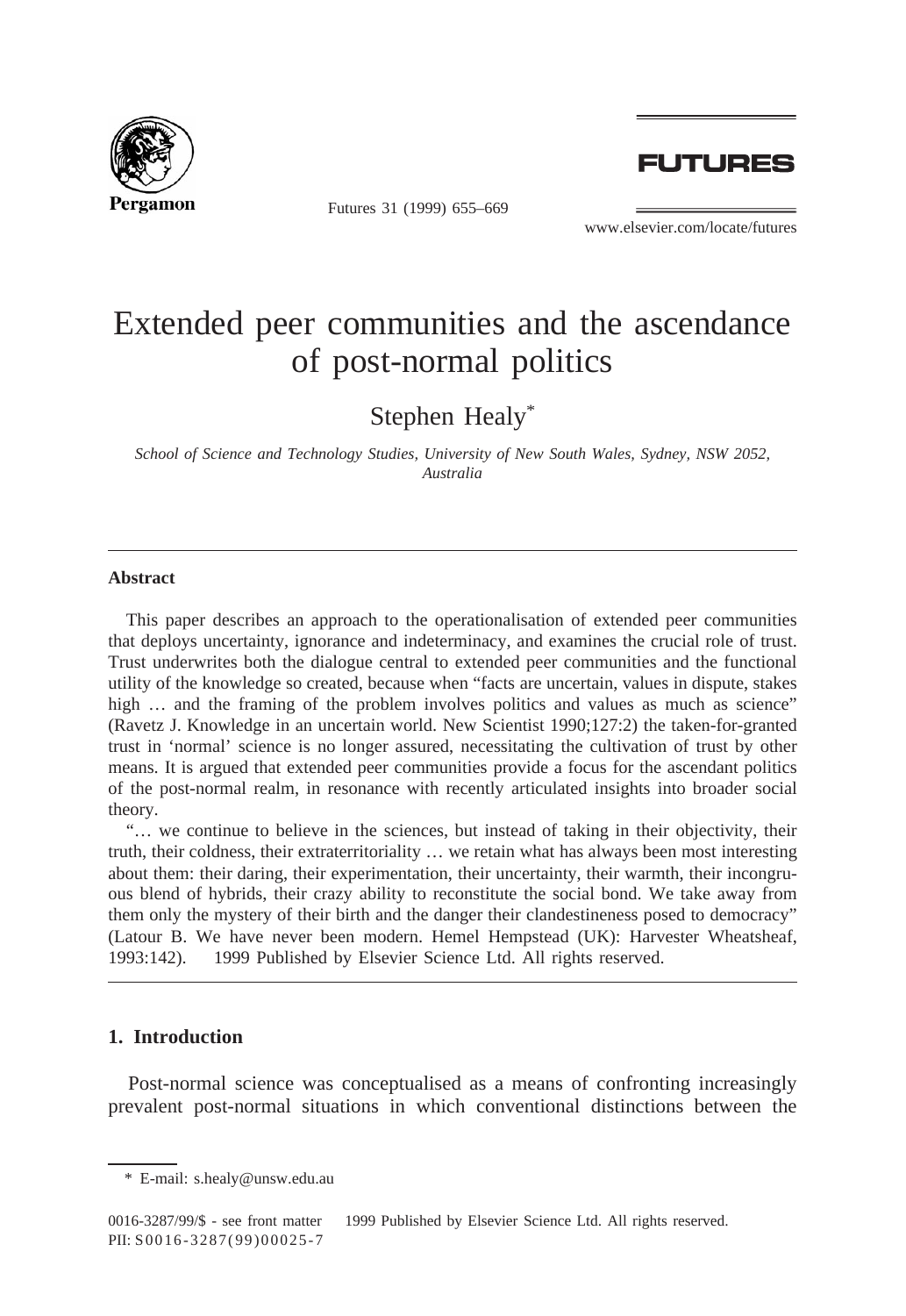spheres of facts, values and politics no longer hold sway and which without urgent remedy threaten calamitous outcomes. While exemplified by global environmental issues a diversity of matters currently qualify as post-normal, particularly in the area of environmental management. Here in Sydney at the time of writing our drinking water has again been declared safe after a series of boiled water alerts over recent months although the causes remain inexplicable. This saga—which encompasses microbiological concerns focused upon the *Cryptosporidium parvum* and *Giardia lamblia* parasites; related epidemiological issues; the efficacy of water purity monitoring techniques; matters surrounding the design, operation and contracting out of water purification plant and distribution infrastructure; catchment management practices; utility corporatisation; associated government-inspired financial pressures; and issues of corporate mismanagement—typifies such matters. I have written in a similar vein on the UK BSE issue [1] and there is no shortage of analogous issues (e.g. AIDs, endocrine system disrupters in the 'natural' environment, precipitous declines in fish stocks). In other words the post-normal is increasingly normal and the challenge that post-normal science was conceived for is both pervasive and of great immediacy. This paper argues that the 'normalisation' of post-normal science that this necessitates requires the institutionalisation of extended peer communities and that the politics of knowledge so manifested will be a crucial feature of future political landscapes.

Central to the efficacy of post-normal science is the notion that "an extension of peer communities, with the corresponding extension of facts, is necessary for the effectiveness of science in meeting the new challenges of global environmental problems" ([2], pp. 754–755). Extended peer communities not only extend the traditional quality assurance role of conventional peer communities to all legitimate stakeholders and enable their participation in related policy debates but also "positively enrich[es] the processes of scientific investigation" by enabling the use of 'extended facts' involving local and anecdotal knowledge ([2], p. 753). Others have made similar observations. Wynne, for example, argues for institutional reform "involve [ing], inter alia, recognition of new socially extended peer groups legitimated to offer criticism … from beyond the confines of the immediate exclusive specialist science peer group" ([3], p. 39).

If we are to clarify how extended peer communities may be institutionalised we must first understand how they might be configured and extended facts enrolled. A particular opportunity to achieve both these aims is granted by uncertainty—not the narrow typically stochastic measure of traditional scientific practice that details merely a simple unitary measure of imprecision but extended multidimensional conceptions that embrace both ignorance, where we don't know what we don't know, and indeterminacy (see, in particular, Funtowicz and Ravetz [4], Smithson [5] and Wynne [13]). By embracing uncertainty, rather than futilely attempting to banish it, an arena is revealed in which the limitations and weaknesses of both scientific and lay knowledge may be opened up and examined side by side, so facilitating a dialogue that can be used to effect their reconciliation. This process of dialogue and negotiation, focused upon the reconciliation of lay and expert party perspectives and insights, is precisely that required by the mandate of extended peer communities for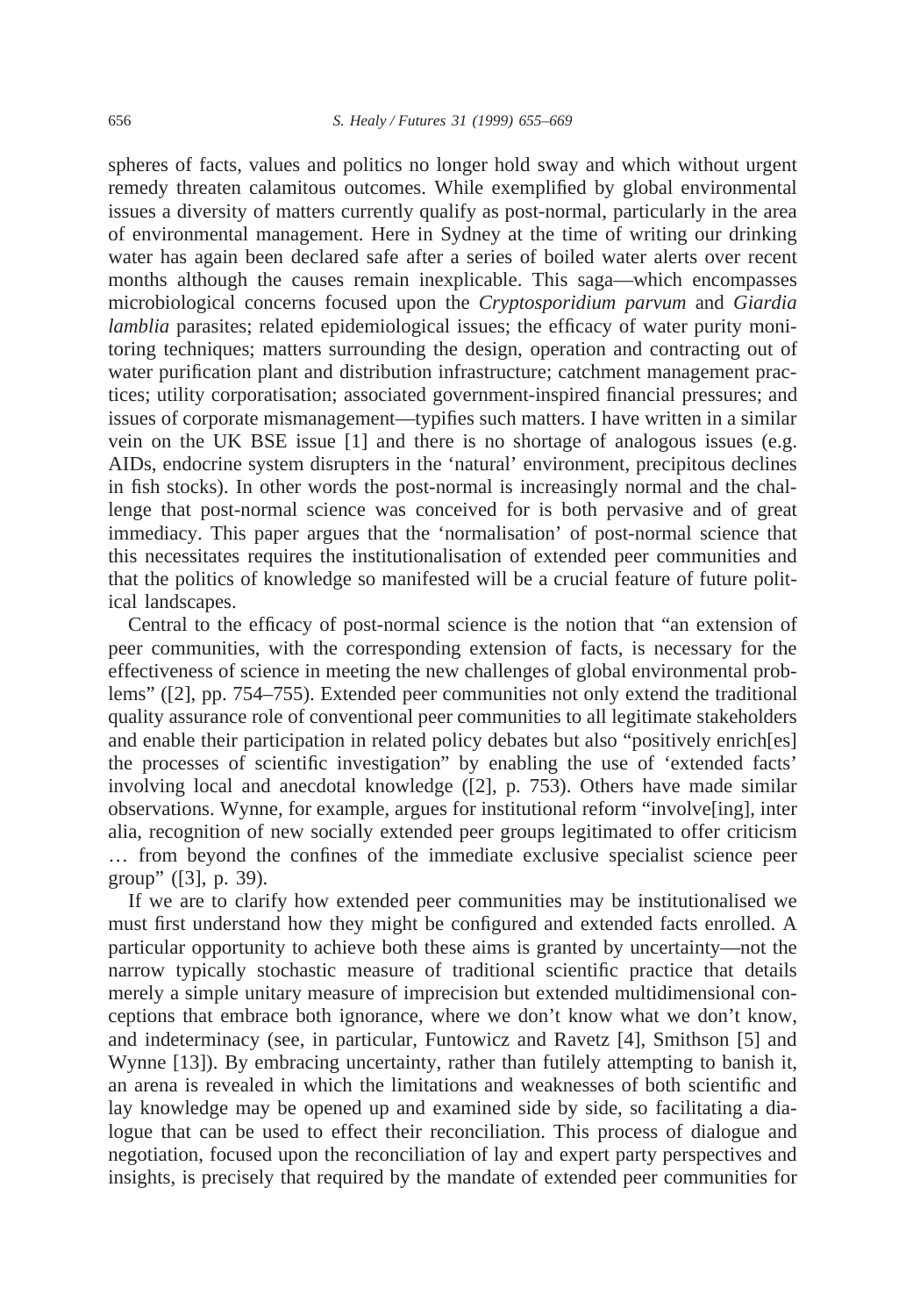'extended facts' and equates with how contextual uncertainties are engaged in other areas, such as that of the law with its 'burden of proof' concept. The following sections clarify the operationalisation of extended peer communities by explaining how uncertainty, ignorance and indeterminacy may expedite both the inclusion of all stakeholders and the enrolment of extended facts, and then by examining the crucial role of trust. The ensuing sections discuss firstly the broader sociopolitical role of the politics of knowledge embodied by extended peer communities and secondly the implications that follow for the shape of future politics.

#### **2. Enabling extended peer communities**

Traditional scientific peer communities evaluate core and applied science by established, although implicit, criteria that centre on notions of detachment, objectivity, originality and repeatability. Fundamental to their operation, and to the practice of science and Western conceptions of rationality more generally, is a posited distinction between notions of objectivity and subjectivity that derives from the western scientific tradition.<sup>1</sup> This postulated difference, while a key to the instrumental power of core and applied science [1], becomes an impediment once we enter the postnormal realm in which clear distinctions between fact and value cannot be upheld and knowledge is 'soft' and irredeemably indeterminate. Extended peer communities therefore operate within a realm in which the legitimacy of a variety of established notions break down, denoting a discontinuity with aspects of the enlightenment tradition whose implications cannot be underestimated.<sup>2</sup> Correlating experience to date<sup>3</sup> indicates that, in the first instance at least, the operation of extended peer communities will have to rely upon widely accepted fundamental principles such as the norms of rational discourse, although over time more formalised criteria can be expected to develop.4 Other matters of practical interest such as the membership of extended peer communities have been discussed elsewhere [9] and will not be further dealt with here.

Means of developing shared meaning will be critical to the success of extended peer communities. The facilitation of mutual intersubjective sensitivity to the perceptions and understandings of others is necessary for the development of mutual understanding and so requires processes that focus upon the development of shared meaning. Different normative criteria and value frameworks among participants necessitate mutual trust (see discussion below) and a respect for the knowledge claims of others as an initial condition for dialogue. The approach outlined below

<sup>&</sup>lt;sup>1</sup> Emergent tensions over this distinction are manifest in a major current debate in the risk field between 'objectivist' and 'subjectivist' conceptions of risk. See Royal Society Study Group [6] and, for its influence in environmental risk policy debates, Finkel and Golding [7].

<sup>2</sup> In that these implications are ultimately not merely epistemological but ontological. See Latour [8] for one particular explanation of these implications.

<sup>&</sup>lt;sup>3</sup> Such as with consensus conferences. For a relevant recent discussion see Fixdal [9].

<sup>4</sup> For an attempt to develop formal discursive criteria from critical theory see Renn et al. [10].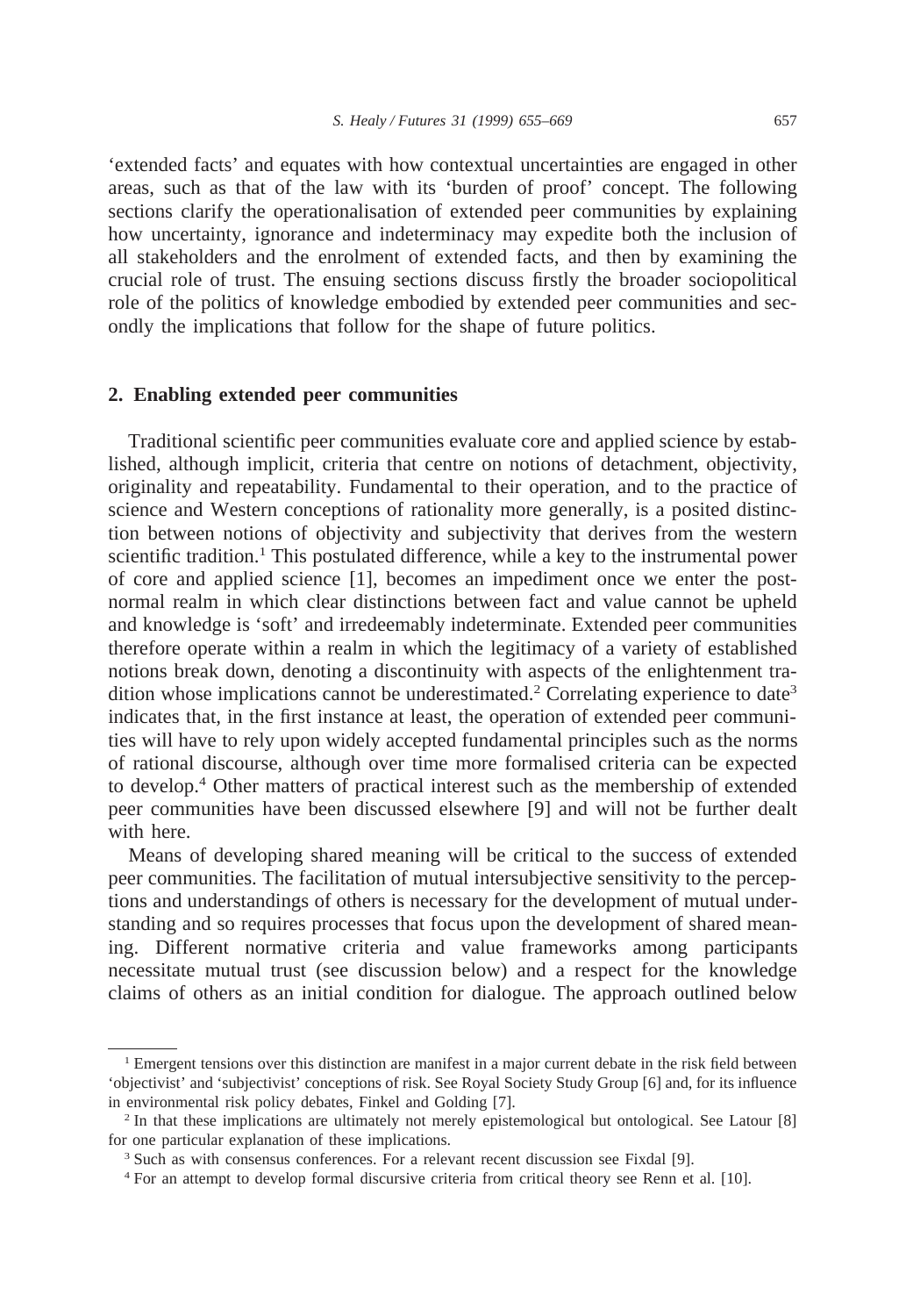utilises frameworks of broader uncertainty that encompass both technoscientific and broader contextual parameters and concerns and therefore grant a particular opportunity to translate between these positions and viewpoints. By enabling a mutual exploration of the assumptions underlying different participants' positions and the interrelationships between them these frameworks facilitate constructive dialogue focused upon the development of a shared position based on mutual understandings. Developing shared meaning then revolves around the resolution, by negotiation, of uncertainty in the context of conflicting values and agendas. The aim of this process is the development of a shared meaning of uncertainty, and the knowledge to which it attaches, rather than the imposition of one particular view. This negotiated approach thus enables a shared agreement or understanding conducive to effective and resilient outcomes resulting from the input and support of a broad range of stakeholders. Such outcomes may correlate with those optimal from a rigidly technical perspective, although will likely modify them in various ways if not replace them altogether.

The failings and limitations of orthodox scientific approaches to uncertainty have been detailed elsewhere (see Healy [1] and, in particular, Funtowicz and Ravetz [11], Smithson [12] and Wynne [13]). A conventional, although misleading, analysis of these might subsume them by two categories: the omission and/or misrepresentation of firstly technical uncertainties, and secondly broader contextual considerations. The former can be regarded as less problematical in that a thorough application of existing methods, including recent innovations such as the NUSAP notational scheme [11] described below, may improve their resolution significantly. The latter, while more problematical, provide the key to opening up a shared cognitive space in which the intersection of technical and lay interests may be clarified and the enrolment of extended facts empowered. Cognisance of this intersection involves an acknowledgement that the divide between technical and contextual uncertainties is artificial and that, contrary to accepted notions, technical uncertainties embody, and yet also exclude, contextual factors that shape the associated technical knowledge (see, particularly, Wynne [13]). An illuminating recently published study [14], for example, shows how the generally accepted temperature range for the sensitivity of climate to a doubling of  $CO_2$  of 1.5–4.5°C has remained static since 1979 not because of any 'hard', determinate technical considerations but because of contextual factors (underlining in this case the post-normal nature of the greenhouse debate).

The frameworks of broader uncertainty that this work draws upon have been described elsewhere [11–13] and will be illustrated here simply by reference to the NUSAP notational scheme of Funtowicz and Ravetz [11], developed specifically as a means to manage uncertainty in the post-normal realm, and Wynne's four-part taxonomy of uncertainty [13]. Of particular relevance to this exercise is the work of Smithson [12,15], whose taxonomy of ignorance represents the most sophisticated transdisciplinary analysis of the multidimensional nature of uncertainty to date, and who also usefully expands upon many of the dilemmas and trade-offs involved in exercises of this nature.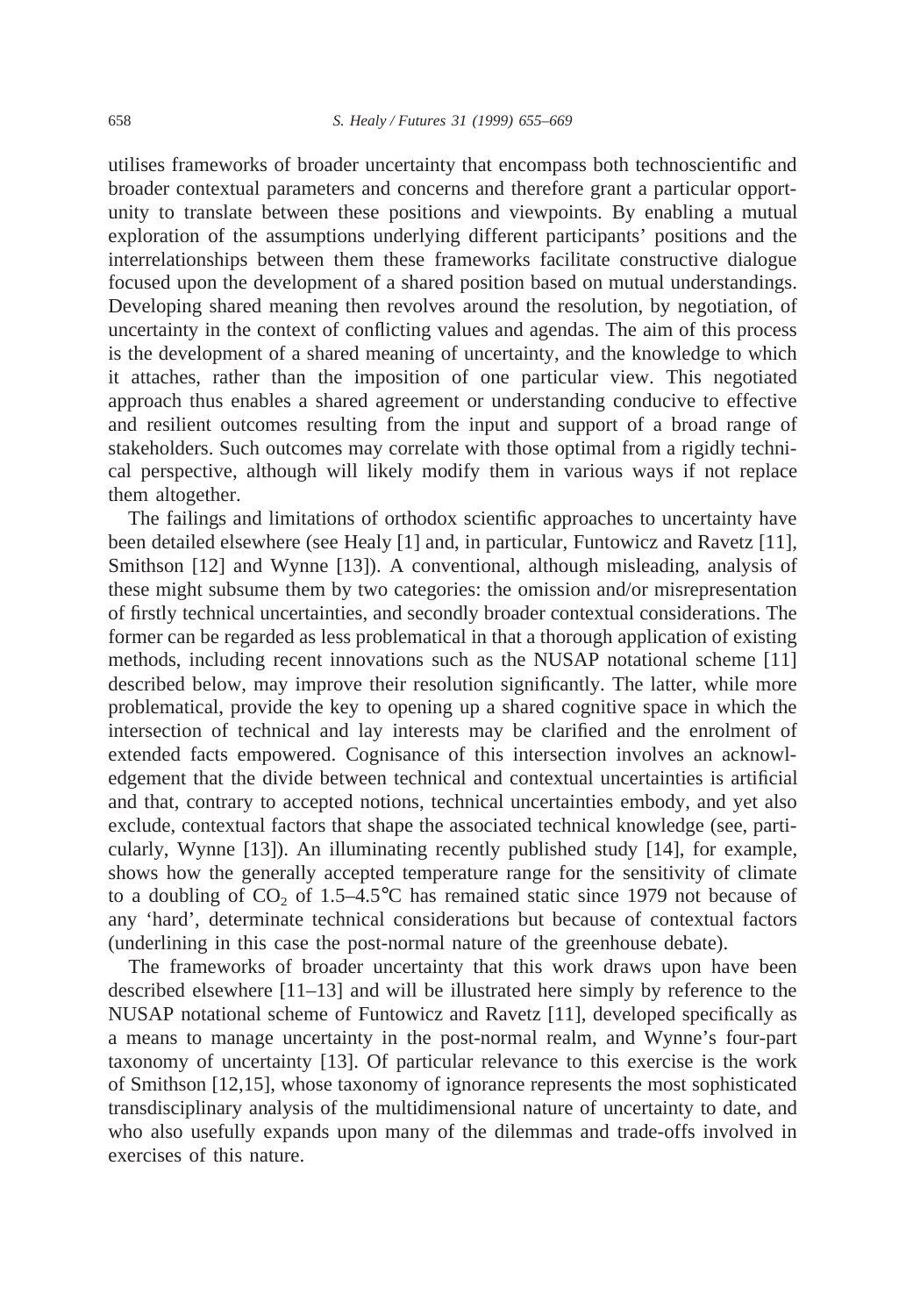#### **3. Elaborating uncertainty**

Funtowicz and Ravetz developed the NUSAP (Numeral, Unit, Spread, Assessment, Pedigree) notational scheme as a means to specifically manage uncertainty in the post-normal realm. By flexibly accounting for both conventional first-order uncertainty—Spread—and second-order uncertainty—Assessment—this scheme optimises the use of conventional arrangements for minimising technical uncertainty but its particularly innovative element is the pedigree matrix. Pedigree matrices, which are tailored for specific applications, provide a partially formalised evaluative account of the production process of the associated knowledge ranking, for example, data inputs in terms of their source, methods of data collection and analysis, peer consensus, and institutional culture. In the words of Funtowicz and Ravetz they represent "the epistemological sort of uncertainty, border with ignorance" ([11], p. 29) and usefully clarify many contextual uncertainties obscured or omitted by conventional approaches. The Pedigree approach provides a template that might be elaborated to, for example, express additional uncertainties such as those described by Wynne (see below) and Smithson, and provide a basis for future attempts to represent and communicate such uncertainties.

RISK: system behaviour is known, and outcomes can be assigned probabilistic values.

UNCERTAINTY: important system parameters are known, but not the probability distributions.

IGNORANCE: what is not known is not known.

INDETERMINACY: causal chains, networks or processes are open, and thus defy prediction

Wynne's taxonomy of uncertainty [13]

Wynne's simple taxonomy usefully highlights many key features of concern, helping illuminate both weaknesses in traditional scientific approaches and the relevance of lay contextual insights. For example, uncertainty where major parameters are known but not their probability distributions is often conflated in technical practice with risk where all parameters and their probability distributions are known. This taxonomy might thus usefully facilitate effective recognition of the practical ramifications of the merging of these two categories. This could, for example, involve explicit acknowledgement of the analysis, judgments and assumptions brought to bear in applying the methods of risk to a problem of uncertainty, and might be achieved by formal means, such as those encapsulated by NUSAP (see above), or by less elaborate discursive methods, dependent on context.

Although ignorance cannot, by definition, be catered for in the orthodox sense of a specific acknowledgement or representation, consideration of it should clarify a variety of matters of concern at the intersection of lay and technical perspectives, and in which lay knowledge and insights may be crucial. For example, what are the applicable domains of the scientific models that are being applied and how or where may they fail or lose potency? What assumptions have been made in the application of existing approaches and which potential areas of ignorance do they flag? While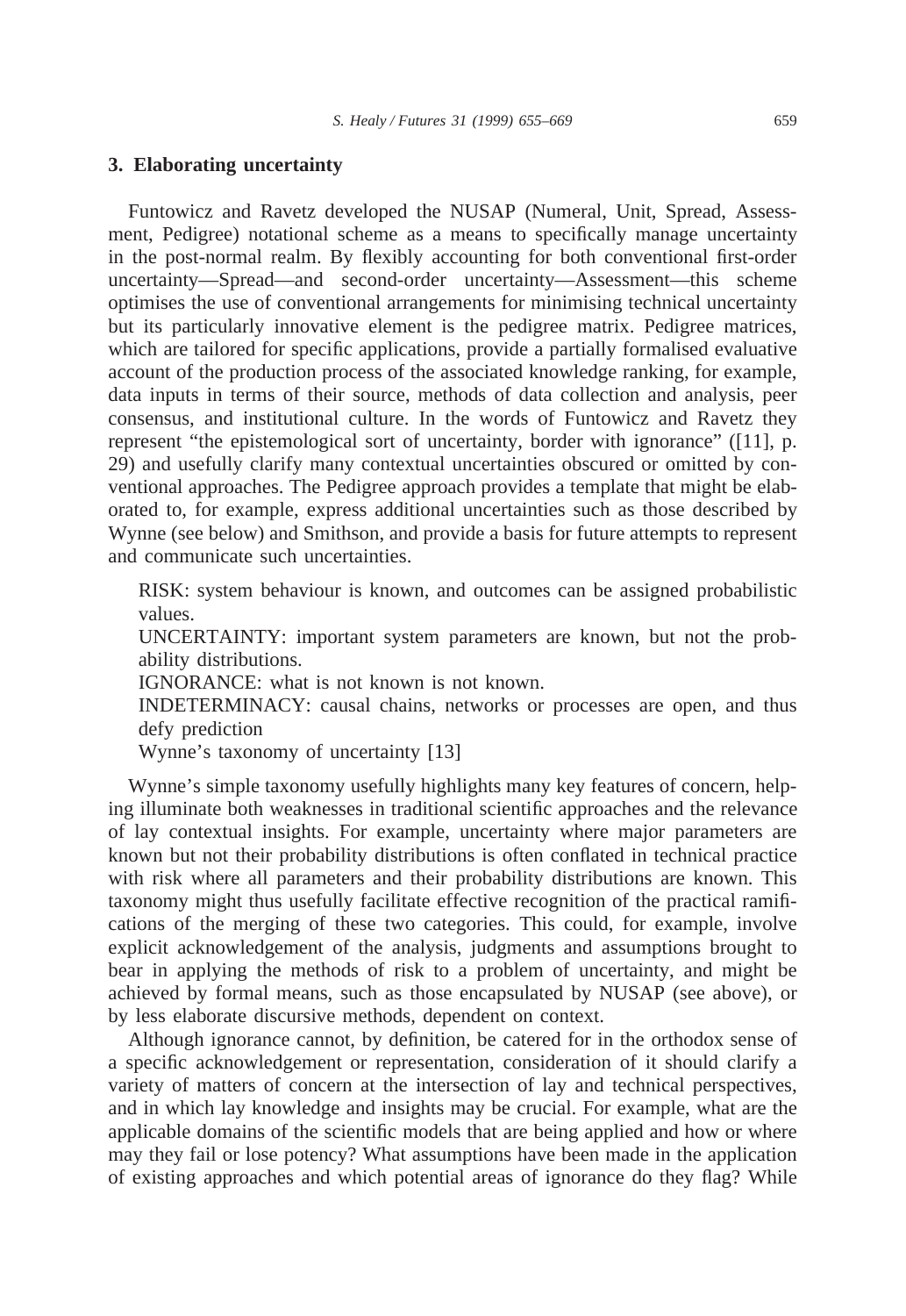irresolvable in conventional terms, consideration of such matters will help ensure that sufficient resilience is built into whatever approach is finally agreed upon. Similar considerations apply to indeterminacy where local knowledge and insights are also likely to be particularly applicable to identifying shortcomings in the determinate assumptions underpinning conventional technical approaches. For example, how might local conditions differ from those assumed by the generators of technical knowledge and therefore effect its application?<sup>5</sup>

This exercise in which broader uncertainty is embraced rather than banished will expose participants to the fundamentally political nature of the final decisions at which they arrive. The trade-offs and choices made in the face of continuing uncertainty, ignorance and indeterminacy must clarify, or be clarified by, the expected or hoped for balance of benefits and losses, opening up what were once narrowly technical decisions to the broader sociopolitical commitments that they embody.

#### **4. Trust**

Trust is both a rationale and a key requirement for extended peer communities. The taken-for-granted bond of trust that decision makers still regularly assume between science and the general community can no longer be relied upon. While recognition of and respect for the instrumental power of science and its foundational role in industrial lifestyles are ubiquitous they are tempered by an equally universal awareness of the involvement of science in many of the most threatening concerns of our time. Similarly, the long-accepted claim of science to a superior, and in some cases global, rationality holds a severely diminished influence with a public long exposed to expert discord over everything from whether or not, for example, British beef is safe to eat, Sydney's water safe to drink or whether the global climate is changing. A crucial dimension in ensuring the effective application of science in this post-normal realm is therefore the cultivation of trust by other means. The role of extended peer communities in fulfilling this vital role is examined in the sections that follow. The no less critical matter of inter-personal trust between the members of extended peer communities is examined below.

The literature underlines how lay trust in science is often conditional and marked by ambivalence. Wynne describes the 'private ambivalence' of Cumbrian sheep farmers in their interactions with British government scientists over Chernobyl fallout on their land, detailing a deep-seated mutual scepticism [3,16]. McDonell [17] goes somewhat further, characterising a condition of 'suspended doubt' as more typical of lay attitudes to many areas of public policy than trust. This condition is more provisional than trust and involves a continued monitoring and review of knowledge claims indicating a level of insecurity that would be obviated by the existence of

<sup>5</sup> Wynne elaborates on examples of all the failings outlined in this paragraph in his case study of UK government scientists' attempts to deal with Chernobyl fallout on upland Cumbrian sheep farms—most notably in Wynne [13] but also in Wynne [3,16].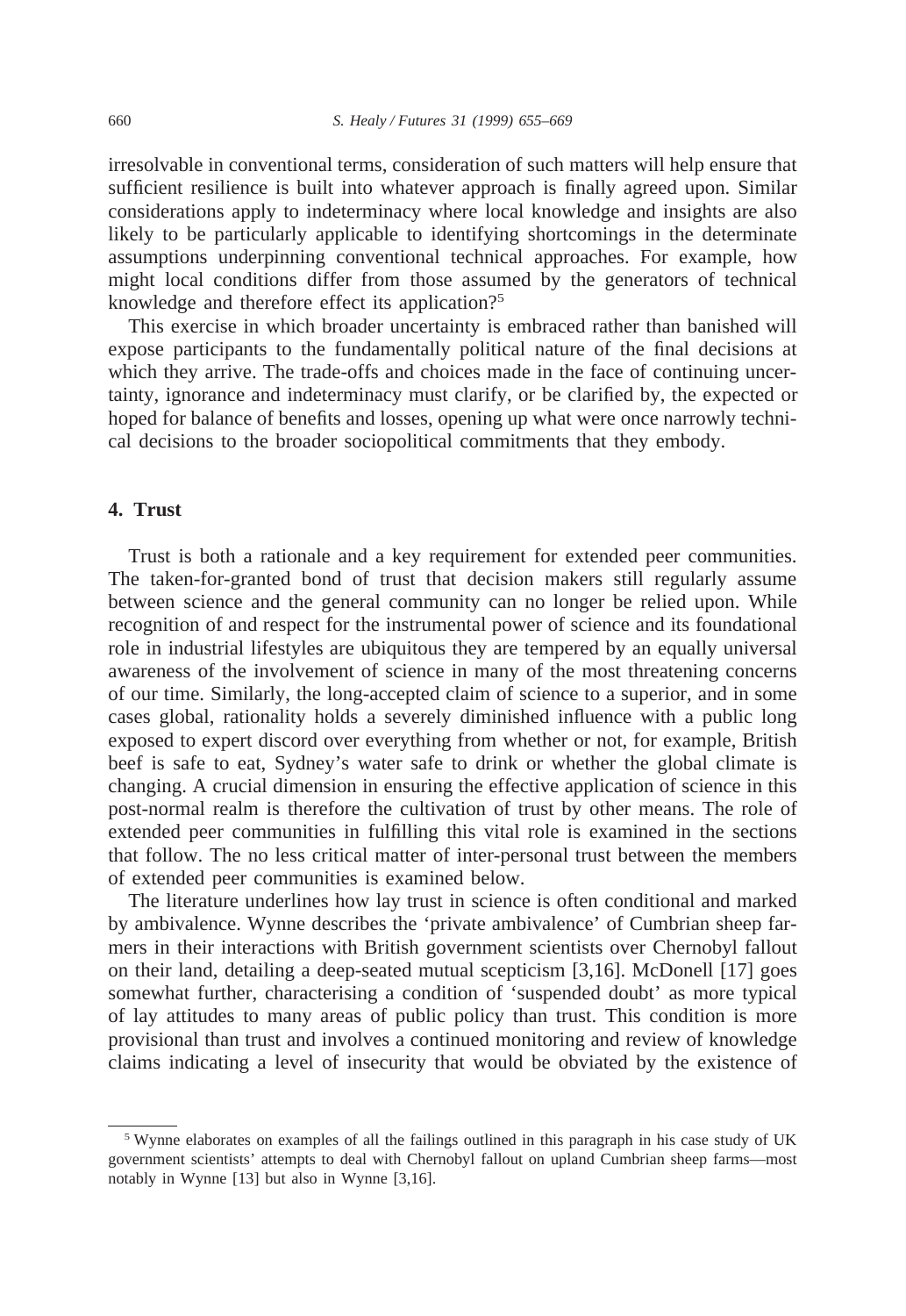trust. Giddens describes people as making a "bargain with modernity … governed by specific admixtures of deference and skepticism, comfort and fear" ([18], p. 90) in his discussion of trust and expertise, and describes a number of 'adaptive reactions' to the risk profile of modernity including 'pragmatic acceptance' and 'cynical pessimism' ([18], pp. 135–136). While these authors all depict a pervasive and deepseated alienation, Giddens' portrayal of its dual residence with more traditional regard is perhaps closest the mark, indicating that the cultivation of lay trust in science and scientists is not beyond practical remedy.

Direct, particularly personal, factors will likely play an important role in this. Fixdal reports that lay members of the Norwegian consensus conference demonstrated scepticism toward some technical experts on personal grounds alone, disregarding their technical expertise, with expert arrogance noted as a particular factor in this regard [9]. Similarly Wynne, in his Cumbrian sheep farming case study, notes "farmers felt that their whole identity was under threat from outside interventions based upon what they saw as ignorant but arrogant experts" ([3], p. 36), referring to the expert disregard for specialist local knowledge of hill sheep-farming methods. Clearly technical members of extended peer communities will need an open-ended approach disavowing any such preconceptions. Ensuring lay trust will require not only transparency, as facilitated by a focus on broader uncertainty, but also a concern with ensuring effective personal relationships. Openness and a willingness to find language and explanations assessable to all will be central to cementing this trust.

Ensuring expert trust in lay people and their knowledge will likely be more problematical. Sceptical attitudes towards lay tacit knowledge are inherent to contemporary science and widely documented [3,19] such as by Wynne in his Cumbrian case study described above [3,13,16]. Cementing personal trust between expert and lay parties will be an essential first step toward developing broader expert trust in lay knowledge but requires as an initial condition that expert parties place, at least potential, value in the knowledge and insights of lay parties. The value of lay knowledge has only recently been widely acknowledged in these regards with the technocratic ethos that discounts it still generally pervasive. The extent of this influence is underlined by its reflection, as others have indicated [16], in the work of the social theorists Beck and Giddens discussed below, reflecting also the currently marginal status of alternatives to this dominant paradigm. Emergent changes in this regard are evident in a number of areas, including: technology assessment where participatory approaches such as consensus conferences are gaining a following [9,20]; and in both environmental management [21] and in discussions of sustainability [22,23] more generally where lay insights and knowledge are increasingly recognised to be of pivotal consequence. Success in cultivating expert trust in lay insights and knowledge will be aided by, and probably require, a broader awareness of case studies demonstrating the utility of lay knowledge, particularly in the context of technoscientific applications.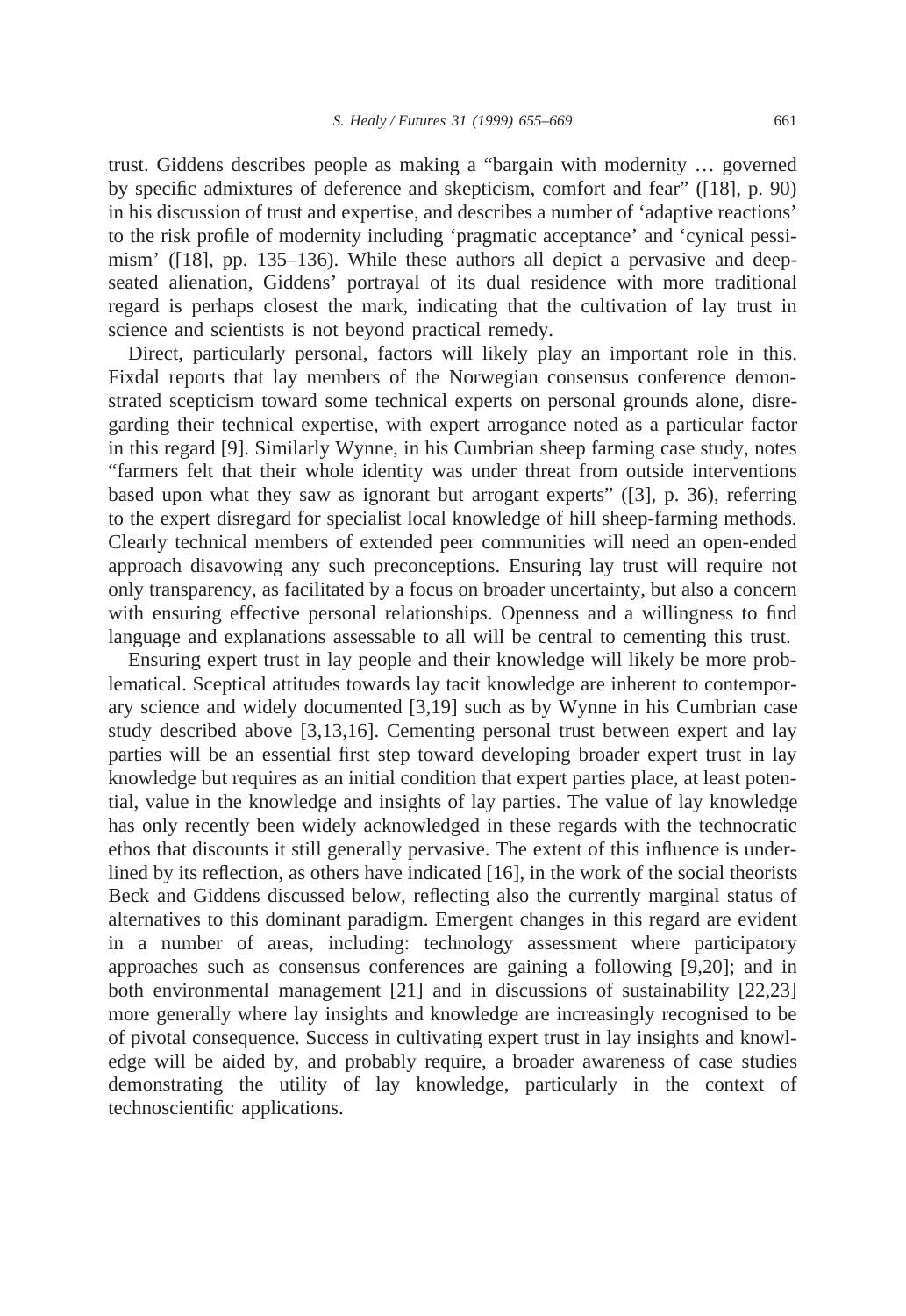### **5. The politics of knowledge**

The concerns that inspired post-normal science have been elaborated in a variety of contexts and this section highlights how recent social theory has similarly grappled with the pathologies of late-industrial society. While this literature displays some limitations in its grasp of science and its interdependence with broader society, it delivers a depth of insight into broader sociopolitical matters rarely found in discussions of post-normal science. Of particular interest to this discussion are the analyses of the dynamics of society's pathologies and the proposals put forward for their resolution, from which the idea of post-normal politics is elaborated. This idea centres on the notion that future political landscapes will involve a complex web of decision-making institutions with many analogous to extended peer communities. This literature shares with post-normal science the belief that, contrary to post-modernist conceptions of the 'powerlessness' of the contemporary condition, progressive change is feasible and necessary but requires radical but constructive engagement with many of the most fundamental assumptions upon which modernity is based.<sup>6</sup>

Primary issues of concern to post-normal science such as those of risk and the credibility of expertise are central features in the work of Ulrich Beck and Anthony Giddens.<sup>7</sup> They both engage with the saliency of risk in contemporary societies, the associated politics of expertise and the reflexive dynamic enjoining them via the contingency and ontological insecurity they engender. They identify risk as a central organising principle of contemporary societies, bound to an emergent awareness of the limits of expertise, particularly its inability to deliver certainty and control, as key features in the erosion of the authority of dominant institutions whose legitimation traditionally involved the now discredited claims of expertise.<sup>8</sup> They both regard current institutional approaches as not only redundant but a key to modernity's afflictions, primarily because of their centralised application of a discredited technocratic logic that compounds rather than cures these afflictions.<sup>9</sup> The alternatives they describe, discussed in the ensuing section, involve forms of decentralised democracy in which decision making around technoscience and its implementation is a key element.

For Beck risk has now become the organising principle of late-industrial societies, the underpinning rationale now that of the distribution of 'bads' in the form of risks, resulting from industrial production, rather than that of the distribution of material 'goods' that had hitherto been taken to define industrial society [24]. In this risk

<sup>6</sup> For an illuminating summary of this position see Giddens ([18], p. 150).

<sup>&</sup>lt;sup>7</sup> This paper draws upon Beck  $[24,25]$  and Giddens  $[26,27]$ . For a useful commentary, particularly of Beck, see Goldblatt [28].

<sup>&</sup>lt;sup>8</sup> This commentary on the work of Beck and Giddens is partial and concentrates on those elements of importance to the development of the notion of post-normal politics. A thorough appreciation of the power of their analyses requires coverage of the full range of matters they address, including structural economic change, detraditionalisation in areas such as work and the family, and the implications for issues such as intimacy and gender.

<sup>&</sup>lt;sup>9</sup> This is, however, made more explicit in the work of Beck than that of Giddens.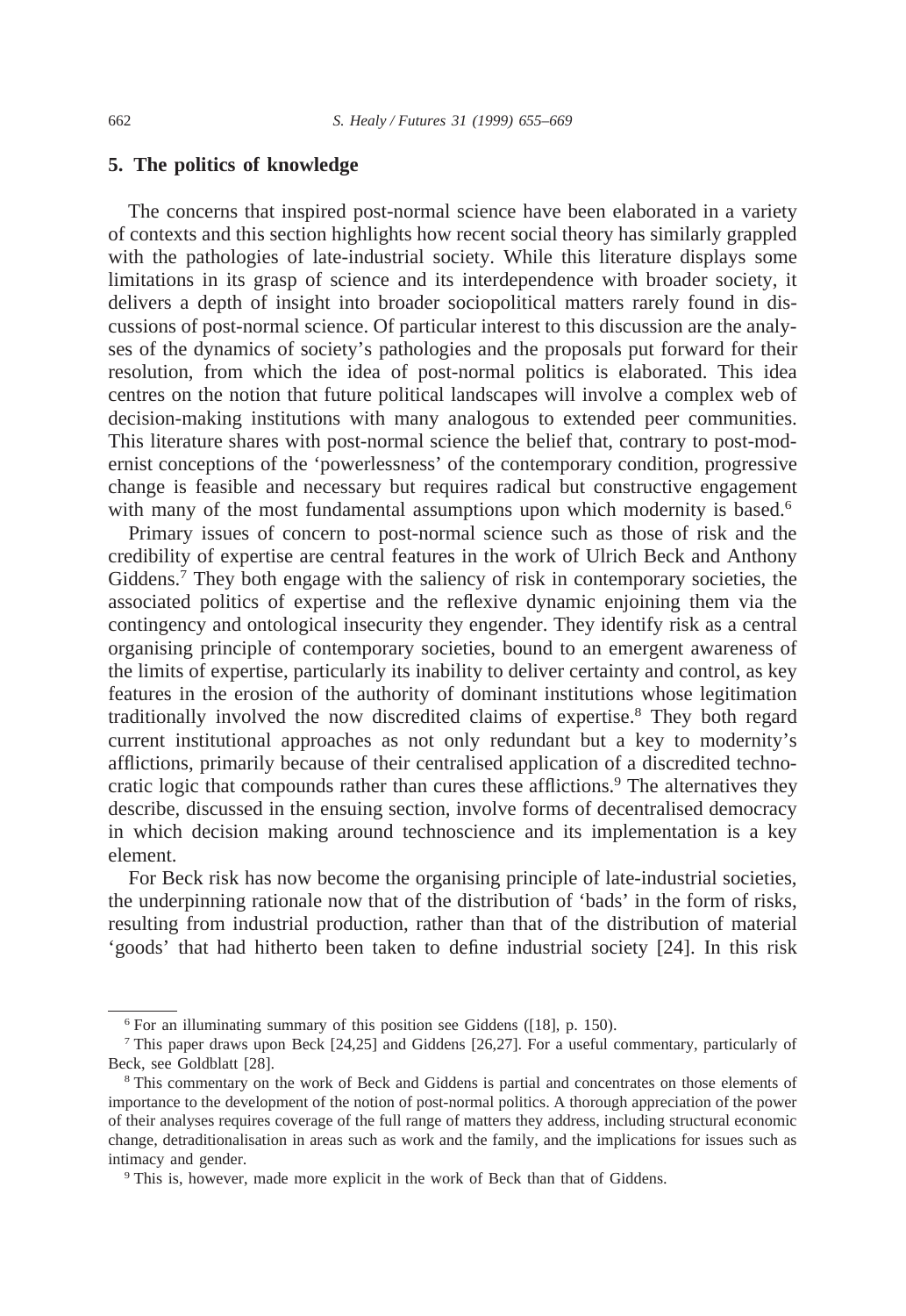society the knowledge and expertise necessary to define, understand, ameliorate and control risk become a highly charged political commodity and "the natural and engineering sciences … *become a branch office of politics, ethics, business and judicial practice in the garb of numbers*" ([24], p. 82, his italics). Beck sees science as an unwitting accomplice to the proliferation of modernity's risks because of how "*sciences' monopoly on rationality is broken*" ([24], p. 29, his italics), detailing a variety of ways in which the traditional claim of science to a monopoly on hard determinate knowledge enabling prediction and control no longer holds. He identifies a break between 'social and scientific rationality', noting that "scientific rationality without social rationality remains *empty*, but social rationality without scientific rationality remains *blind*" ([24], p. 30, his italics), correlating with arguments for extended peer communities. He extends these arguments into the institutional sphere by contending that current institutional arrangements rely on outmoded 'relations of definition', a 'legal, epistemological and cultural matrix' ([28], p. 166) appropriate for the nineteenth century but redundant in the late-twentieth. He points, for example, to how current systems of liability and attribution are predicated on causally identifiable risks emanating from unitary sources, something that rarely obtains in a world where risks and pollution are generally pervasive, diffuse and often of indeterminate origin. He convincingly elaborates these arguments to show how current institutional arrangements act, against their own claims, to nurture the proliferation of modernity's risks rather than vice versa.

Much of Beck's risk society rationale reflects that of post-normal science.<sup>10</sup> While Beck delivers a depth of insight into how the unanticipated negative consequences of industrial civilisation are structured into present sociopolitical and socioscientific arrangements and therefore necessitate their reform, he is on weaker ground when he engages with the practice of science itself. He argues for an '*alternative* science' ([24], p. 179, his italics) in which science changes itself, primarily via a process of 'reflexive scientisation' ([24], chapter 7) in which science turns its 'organised scepticism<sup>'11</sup> on itself so as to foreclose on the unanticipated consequences of its application that are central to the risks of concern. This process, however, privileges internal critique of science by science rather than the combination of such critique with external critique as is central to extended peer communities. While Beck makes a point of indicating a need for broader societal involvement, he perceives expert critique of expertise to be the key to the reform of science. This effective cordoning off of science from broader society is perhaps surprising in light of how science is pivotal to his risk society analysis, and even counter to how he effectively integrates science with broader social factors such as in his notion of the 'relations of definition' (see above). This flaw in his argument, which may simply reflect an ignorance of science and critical science studies, appears, rather ironically, to have predisposed

<sup>10</sup> See, for example, the Ch–Ch (Chernobyl–Challenger) Syndrome described in Funtowicz and Ravetz ([11], p. 1).

<sup>&</sup>lt;sup>11</sup> One of the four 'norms' described by the American functionalist sociologist Robert Merton (universalism, communality, organised scepticism and disinterestedness) widely taken to confirm the objective and value-free status of scientific knowledge.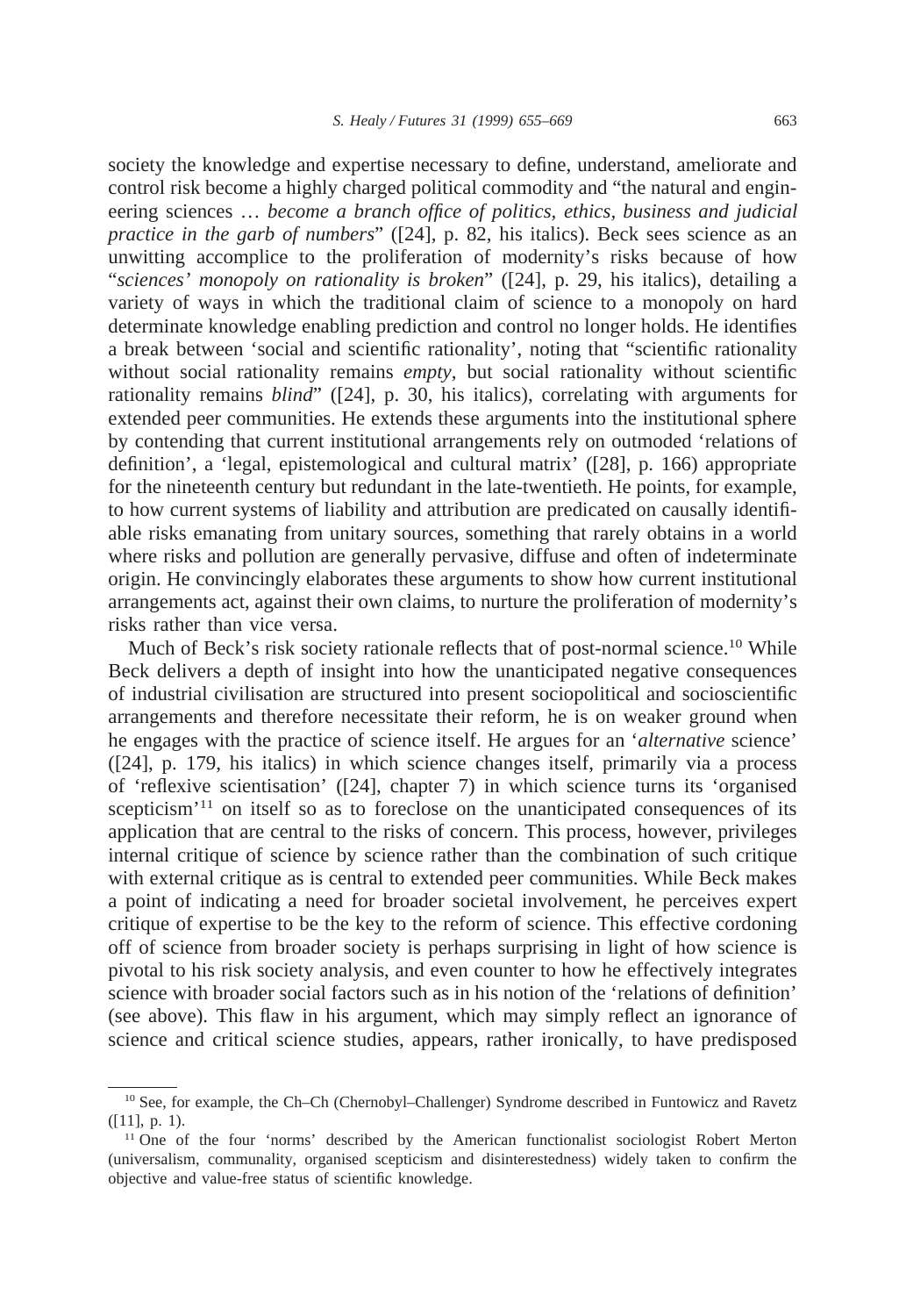him towards the positivist myth so beloved of expertise that the complexity of science precludes lay involvement. Wynne, in a vigorous constructivist critique of both Beck and Giddens,<sup>12</sup> points to how this failure thwarts an effective engagement with lay knowledge of the form necessary for the fabrication of 'extended facts'.

The insights of Giddens are consistent with those of Beck, although he is much less concerned with technoscience and its role and more specifically focused upon the personal and psychological implications of the risk and trust profiles of latemodernity. Giddens makes a particular contribution in highlighting the crucial role of trust in sociopolitical arrangements, underlining how "*the nature of modern institutions is deeply bound up with the mechanisms of trust in abstract systems*, especially trust in expert systems" ([18], p. 83, his italics), the latter of which encompass sociotechnical systems. He is particularly concerned with the 'ontological insecurity' resulting from modernity's risk profile and its consequences, characterising these in terms of the 'adaptive reactions' briefly described in the discussion of trust above. The most positive of these 'adaptive reactions' is that of 'radical engagement' ([18], p. 137), which is bound up with contestory action and exemplified by social movements. From this and as a vehicle for envisaging positive future developments Giddens develops a model of 'utopian realism' ([19], pp. 154–158), linking together normative and immanent considerations of the future, and which is elaborated into the 'post-modern order' described in the following section. While Giddens is at pains to emphasise the difficulties of establishing trust in modern contexts, his work indicates that the establishment of such bonds will be crucial to the success of any future polity, a point taken up below.

Central to the work of both Beck and Giddens is the notion of reflexivity. Latemodernity, for them, is inherently reflexive in the sense that all aspects of contemporary life are contingent and subject to continual change as a result of an ongoing and dynamic flux of new knowledge and information. For Beck the paradoxical role of science as both cause and potential antidote to modernity's risks is a crucial reflection of this reflexivity that he believes may be harnessed by cultivating a critical awareness of the underlying assumptions that are brought to bear in the application of science and by creating institutional mechanisms for this. While not specific about how this is to be achieved he details the process of 'reflexive scientisation', described above, and calls for "*controversial and alternative* discussions on the risks of certain steps and plans in advance, and not only in intradisciplinary circles but also in *interdisciplinary partial public spheres* that would need to be created institutionally" ([24], p. 235, his italics), a call that might be compared to that for extended peer communities. Giddens is concerned with not only how modernity's reflexivity is a source of risk but also particularly with how it shapes social life and systematic selfknowledge, presenting both opportunities and threats. He alludes to how discussions such as those of the ensuing section reflect a reflexive relationship between the

<sup>12</sup> Wynne [16] ascribes this failure to them being insufficiently 'constructivist' and beholden to 'realist' insights, highlighting a key tension underlying sociological attempts to engage with environmental matters [29]. Unlocking these tensions will require a transcendence of the cognitive rigidities associated with these traditional dualisms, skilfully depicted by Latour [8] as undesirable 'works of purification'.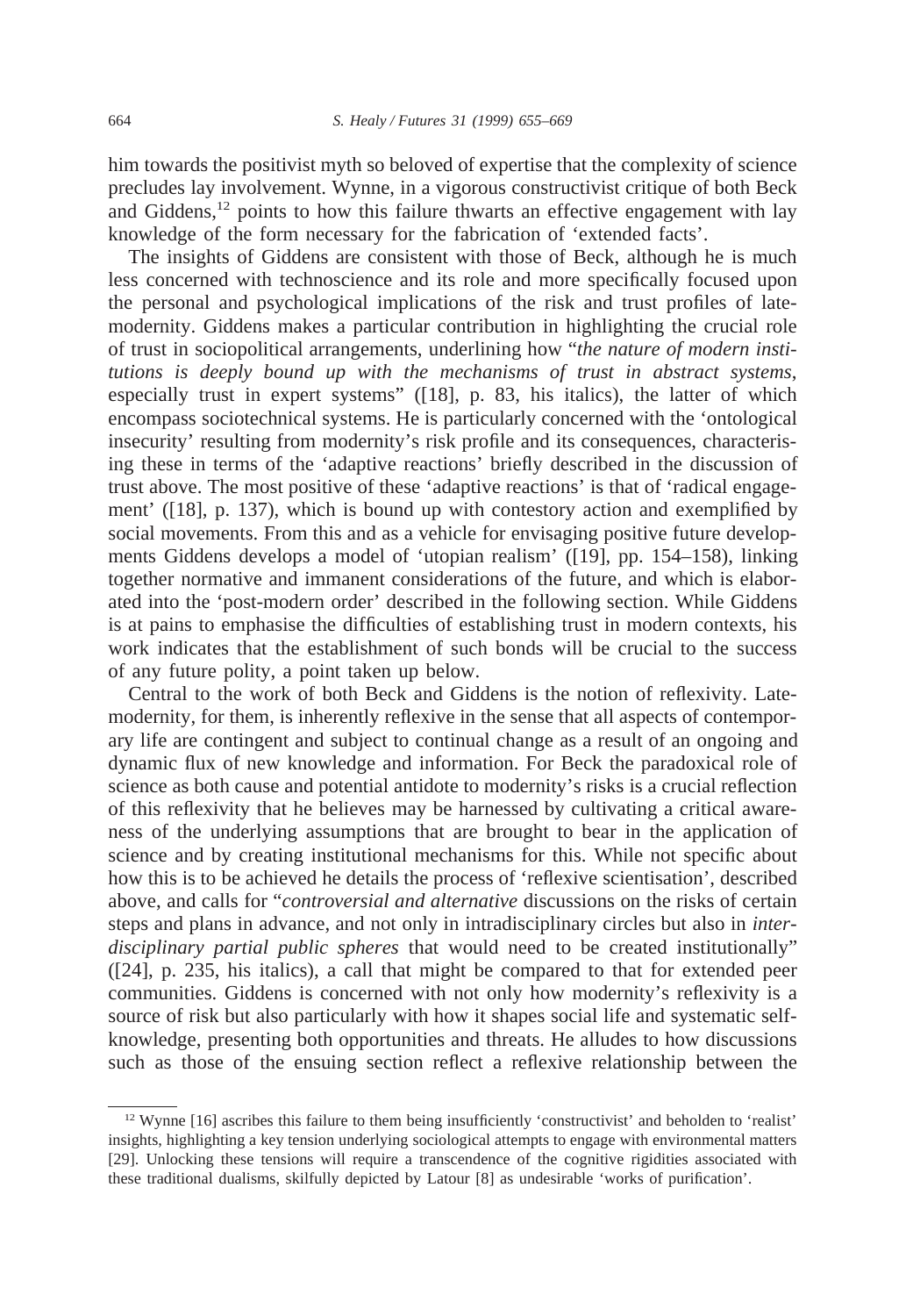present and the future in the sense that "Anticipations of the future become part of the present, thereby rebounding upon how the future actually develops" ([18], pp. 177–178). Not explored here (see footnote 8) but central to both their work is a concern with the effects of modernity's reflexivity on the individual, on personal life and on conceptions of self.

The correlations between the analyses of Beck and Giddens and what I have identified as the post-normal realm revolve around: the centrality of risk; the limitations of science and expertise as conventionally envisaged; the politicisation of knowledge; and the resultant requirement for a democratisation of technical decision making. Both Beck and Giddens, however, neglect the crucial role of lay interests and knowledge in tempering science and its application that are integral to extended peer communities and the associated notion of extended facts (see discussion of 'reflexive scientisation' above). While post-normal science is more explicit about this democratisation, its role and how it is to be effected, the work of Beck and Giddens illuminates its broader, particularly political, relevance and implications that form the focus of the following section.

#### **6. Post-normal politics**

Beck believes that without effective remedy the dynamics of the risk society will ensure the reinforcement of centralised state power around existing 'relations of definition', denying the post-normal realm, and resulting in what he calls an 'authoritarian technocracy'. Beck's response centres on a thoroughgoing democratisation centring on matters of techno-economic development. He elaborates this in terms of a 'Differential Politics' ([24], p. 231) in which centralised state-level politics takes on a mediative role within a broader democratic process encompassing decentralised politics in the public sphere, the latter of which he terms 'sub-politics' ([24], pp. 192– 194). Beck's concept of 'sub-politics' is much broader than that of social movements encompassing how life across the public sphere, including in business, the professions, culture, personal life and of course science, is increasingly politicised. He believes that there must be "*the extension and legal protection of certain possibilities for sub-politics to exert influence*" ([24], p. 234, his italics) and that this requires strong and independent courts and media and institutionally protected "opportunities for self-criticism" [24]. This latter point is specifically addressed to science and his idea of 'reflexive scientisation'. In addition to the call detailed above for "interdisciplinary partial public spheres" he also mentions the potential for the "inclusion of citizens' groups in technological planning and the decision-making processes in research policy" ([24], p. 229). In this scheme state-level mainstream politics is primarily conceived of as having an arbitrative role with "*the preserving, settling, discursive functions* … become[ing] the core of its tasks" ([24], p. 235, his italics), and with much decision making of importance, such as that around science, occurring at the level of 'sub-politics'.

Giddens' proposal for the resolution of modernity's dilemmas, inspired by his notion of 'utopian realism', centres on the four dimensions of an 'institutionally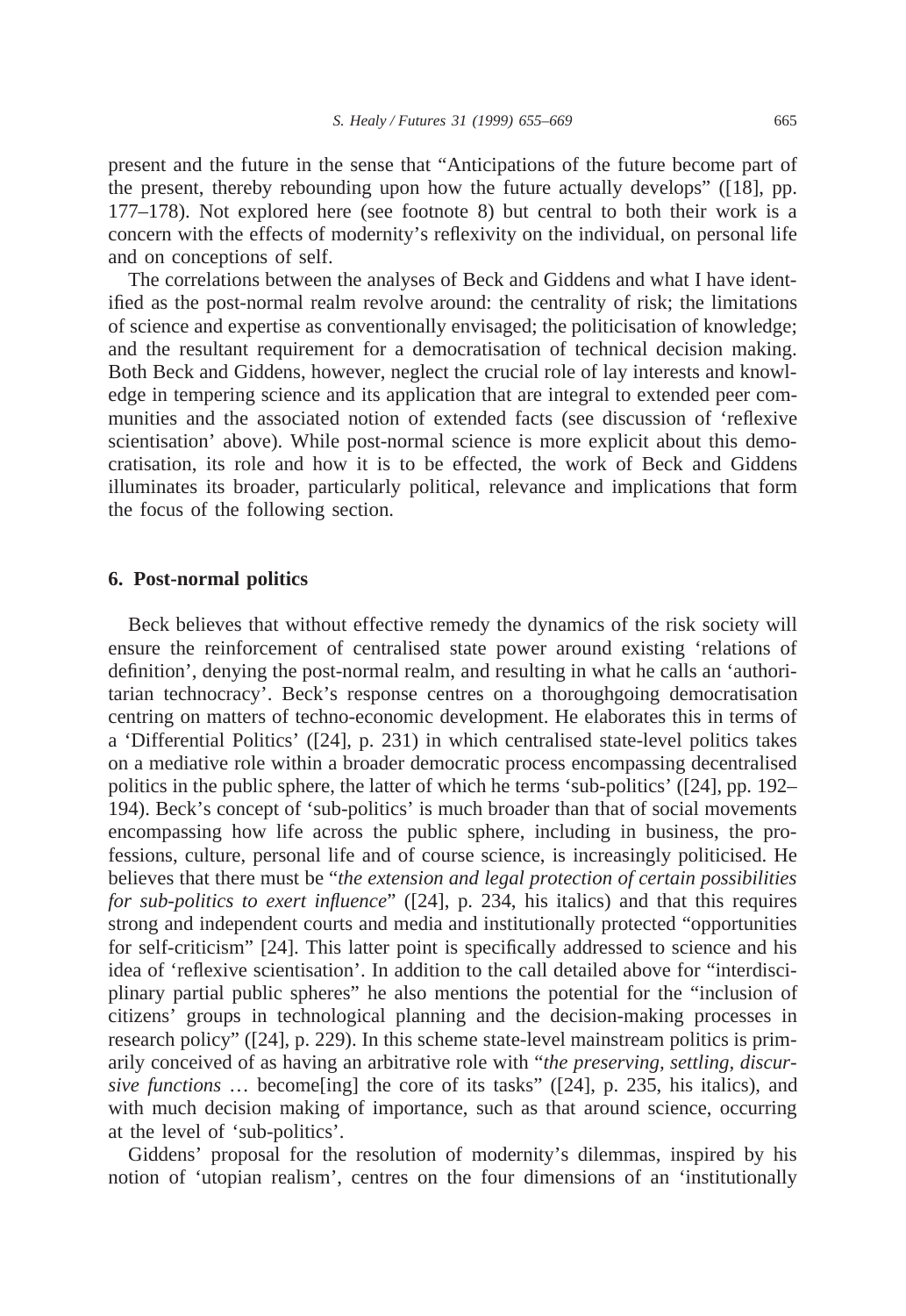complex' 'post-modern order' ([18], p. 164) that he sees as immanent in present trends. These four dimensions encompass: a 'post-scarcity system' that moves beyond capitalism by way of a globally coordinated system of 'socialised economic organisation'; 'multilayered democratic participation'; 'demilitarisation', which is beyond the concerns of this present paper; and 'the humanisation of technology'. The arguments of this paper correlate with two of these four dimensions, that of 'multilayered democratic participation' and 'the humanisation of technology', yet in ways that expand and refine Giddens' vision. For Giddens 'the humanisation of technology' is concerned primarily with curtailing the instrumental impulse behind modern technological innovation and scientific development, although little detail is given on what he means by this. While Wynne argues that this lack of clarity results from an unduly positivist perspective (see footnote 12), a more mundane explanation may be that, as with Beck (see previous section), it relates to an ignorance of science and critical science studies. The effective 'humanisation of technology' will, as Wynne underlines, have to involve lay interests alongside those of expertise in the manner of extended peer communities. Such processes are inherently democratic and map naturally into the dimension of 'multilayered democratic participation'. In other words, once Giddens' omission of an effective democratic dimension to 'the humanisation of technology' is made good we arrive at a vision similar to that described by Beck.

Giddens sees 'multilayered democratic participation' as resulting from trends toward polyarchy at both the local and international levels.13 He describes "democratic participation in the workplace, in local associations, in media organisations, and in transnational groupings of various types" ([18], p. 168). His analysis of the four dimensions of a 'post-modern order' draws upon a prior analysis of social movements with 'multilayered democratic participation' correlating with free speech/democratic movements and the 'humanisation of technology' with ecological movements.<sup>14</sup> By mapping 'multilayered democratic participation' into 'the humanisation of technology' a more distinct resemblance to Beck's notion of differential politics results. Giddens' notion of 'the humanisation of technology' can then be likened to the democratisation of techno-economic development at the core of Beck's vision with 'multilayered democratic participation', equating to Beck's notion of 'sub-politics' bound up with a mediative role for state-level politics. So central to this shared vision is a democratically facilitated politics of knowledge, predicated on extensive mediation and negotiation between expert and lay interests, as an element in a democratic process that encompasses the public sphere.

This shared vision of the politics of a post-modern order provides the general outline of post-normal politics. Post-normal politics thus equates to a thoroughly democratic polity in which state-level political power acts as mediator for a complex web of decision-making bodies, many analogous to extended peer communities, dis-

<sup>&</sup>lt;sup>13</sup> For the relevance of the more local slant to democratisation given in this paper to that at the global level see Joss [20].

<sup>&</sup>lt;sup>14</sup> The Post-Scarcity System correlates to Labour movements and Peace movements to demilitarisation.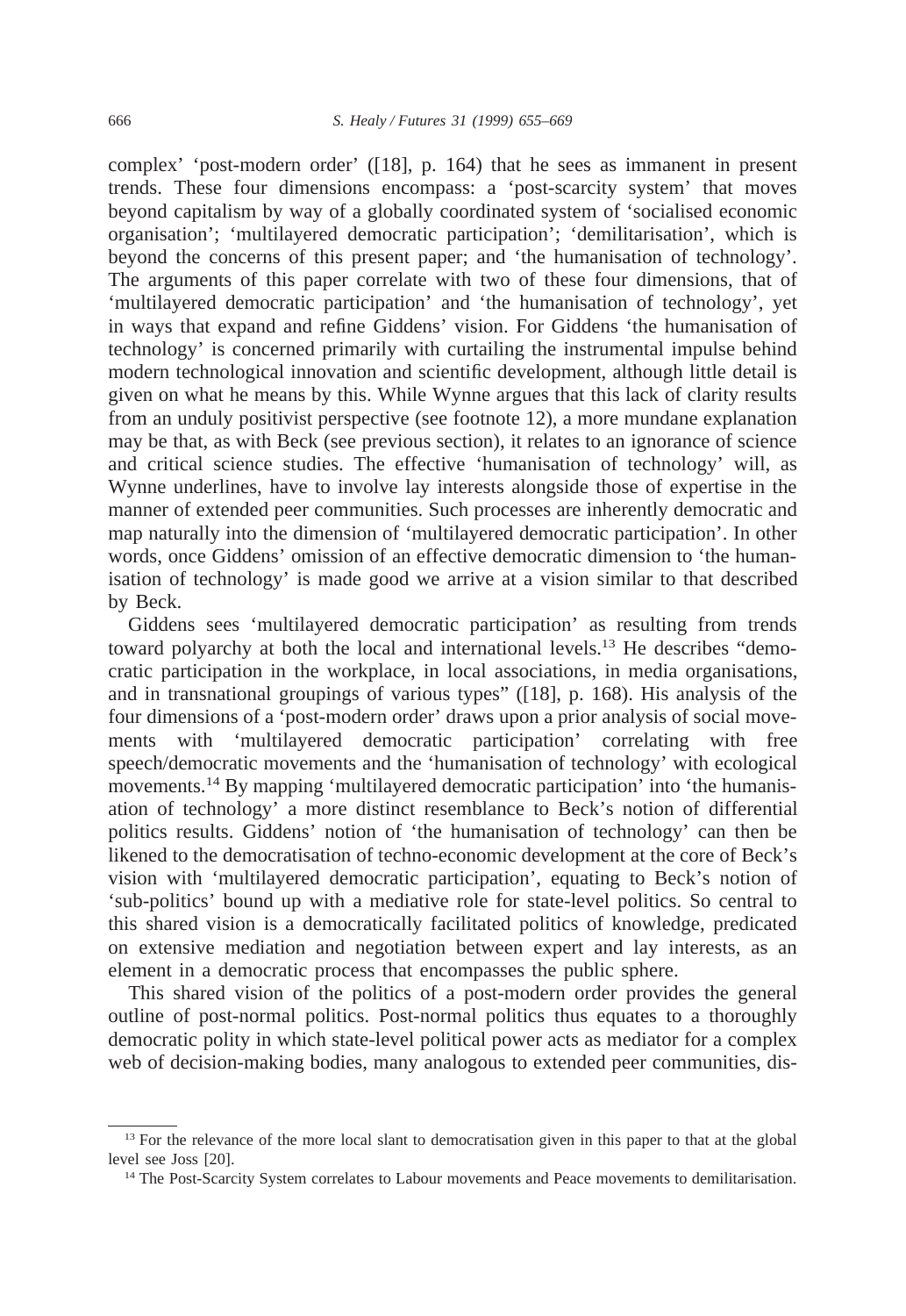tributed throughout civil society. These are such that matters of technological innovation, scientific research, the environmental impacts of infrastructure development and also lifestyle and other singular personal and community-level issues become properly the province of intense societal debate and consideration focused upon the construction of broad-based public knowledge. Such a politics would be very different from the representative forms of democracy with which we are familiar. Decision making by proxy would be replaced by a dynamic and extensive process extending throughout the community. While this may remain an ideal from the viewpoint of the present, it is latent in a number of contemporary occurrences and endeavours. To name just two, the Brent Spar episode<sup>15</sup> illustrated how broad, in this case international, community pressure can be effectively brought to bear on the most powerful of vested interests, while the increasing popularity of consensus conferences [9,20] may auger more fundamental change. A key to such change will be a recognition that central to community trust in science is not trust in science as 'truth-machine' per se but trust in the institutions and procedures that certify its practical efficacy [17,18]. As the shadows of doubt resulting from late-modernity's afflictions continue to gather, the pressures to provide the 'broad epistemic and fiduciary warrants' [17] required to underpin science's practical efficacy will continue to multiply. Post-normal politics can generate the dimensions of trust necessary to fulfil this vital requirement whilst extending the functional utility of science to the post-normal realm.

These ideas reverberate with those articulated across a range of areas. They equate, for example, to the discursive approaches to green democracy articulated by Dryzek [30] and Barry [31], amongst others. Dryzek's call for 'autonomous public spheres' (p. 78) and Barry's for a democracy in which citizens engage in all decision making and which brings "expert and lay citizens together in a (hopefully) mutually enriching context" ([31], p. 126) echo many of the themes of post-normal politics. These also, for example, resonate with Turnbull's "third space … in which local knowledge traditions can be reframed, decentred and the social organisation of trust can be negotiated" [32], and in which the performative, as against representational, content of knowledge is critical. What is clear is that in order to shake off the redundant and retrogressive shackles of technocracy, and yet underwrite the future functional utility of science and technology, we must embrace the need to certify techno-economic development via broad-based participatory processes to which all have access, and that moreover such changes can be discerned in both current thought and practice.

## **7. Conclusions**

Extended peer communities facilitate decision making in the face of the erosion of traditional distinctions between fact and value by enabling a mediation of technical

<sup>15</sup> See: http://www.shellexpro.brentspar.com/ for a view from the Shell oil company; http://www. greenpeace.org/~odumping/oilinstall/monitorbs/index.html for a view from the other the major protagonist—Greenpeace; and http://www.greenchannel.com/tec/bspar/index.htm for a description of the public dialogue process initiated since by Shell.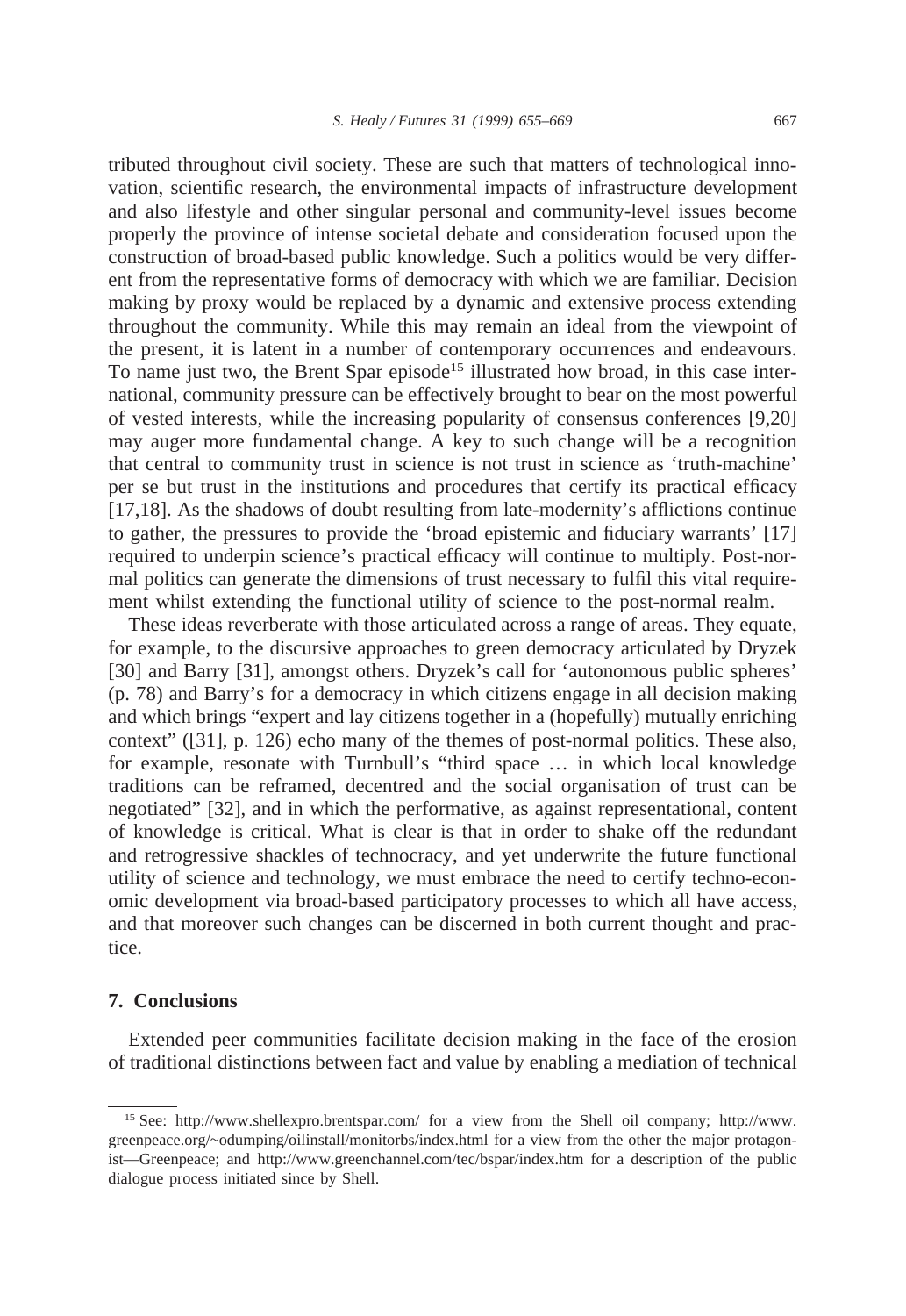and lay interests so as to produce a body of knowledge that integrates technical and contextual matters and is legitimated by all relevant stakeholders. Frameworks of broader uncertainty, bridging contextual and technoscientific considerations, can empower the negotiation of these bodies of public knowledge by enabling a mutual exploration of the assumptions underlying different participants' positions so as to facilitate the development of a shared meaning of uncertainty, and the knowledge to which it attaches, rather than the imposition of one particular perspective. This negotiated approach is amenable to the transparent formulation of policy and conducive to resilient outcomes because of the input and support of a broad range of stakeholders. The realisation of this approach requires mutual trust between all concerned, with current widespread public ambivalence to science and scientific scepticism of lay perspectives necessitating particular initial attention to the development of interpersonal trust. While adequate levels of interpersonal trust will be a key to their success, extended peer communities offer the potential to generate the trust, between science and the broader community, required to assure the future functional utility of science.

This broader role is necessitated by the ongoing proliferation of public ambivalence to science and expert scepticism of lay perspectives that are symptomatic of broader contemporary institutional failings. A fundamental means by which these are articulated are sociopolitical and socioscientific arrangements that deny the postnormal realm, primarily by adhering to the traditional view of science as the province of objective, determinate knowledge. These matters are a focus of recent social theory that articulates alternative arrangements that centre upon a decentralised politics in which a politics of knowledge of the form embodied by extended peer communities is a key element. This post-normal politics involves power sharing between conventional political institutions and a proliferation of newly legitimated bodies across the public sphere which focus upon decision making within their area of concern. Extended peer communities will be pre-eminent among these in the resolution of matters of techno-economic development and as the forums in which new forms of public knowledge, amalgamating technical expertise with lay insights and knowledge, are articulated. The democratic and discursive means by which this knowledge is realised exemplifies the basis of a new political order in which traditional power relationships are usurped by others resting upon the dimensions of trust generated by these new political arrangements. These insights suggest that attempts to buttress present arrangements can only be achieved at the cost of increasing levels of coercion, and ultimately in the failure to meet our common challenges.

#### **References**

- [1] Healy SA. Changing science and ensuring our future. Futures 1997;29(6):505–17.
- [2] Funtowicz SO, Ravetz JR. Science for the post-normal age. Futures 1993;25(7):739–55.
- [3] Wynne B. Misunderstood misunderstandings: social identities and the public uptake of science. In: Irwin A, Wynne B, editors. Misunderstanding science? The public reconstruction of science and technology. Cambridge (UK): Cambridge University Press, 1996.